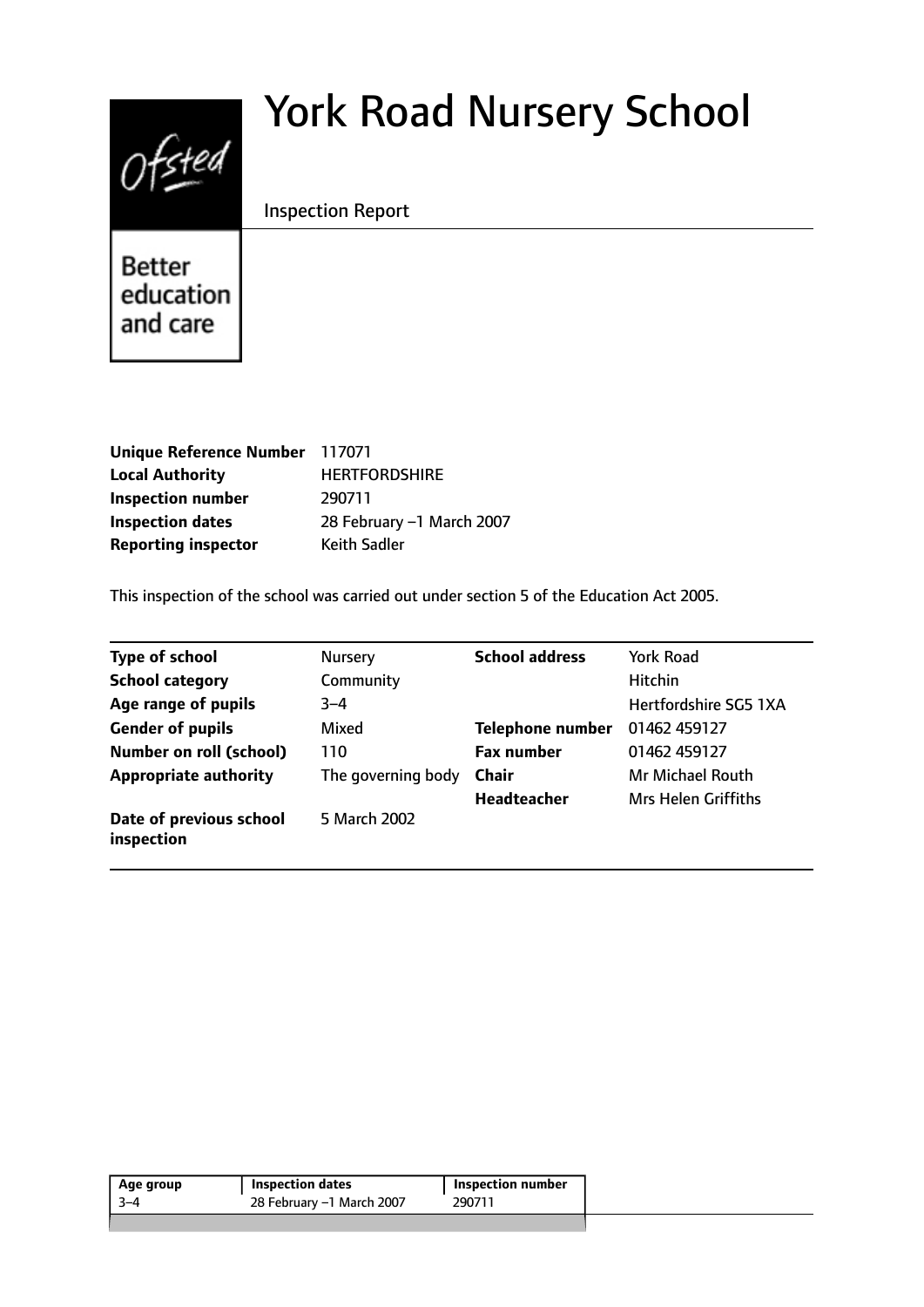© Crown copyright 2007

Website: www.ofsted.gov.uk

This document may be reproduced in whole or in part for non-commercial educational purposes, provided that the information quoted is reproduced without adaptation and the source and date of publication are stated.

Further copies of this report are obtainable from the school. Under the Education Act 2005, the school must provide a copy of this report free of charge to certain categories of people. A charge not exceeding the full cost of reproduction may be made for any other copies supplied.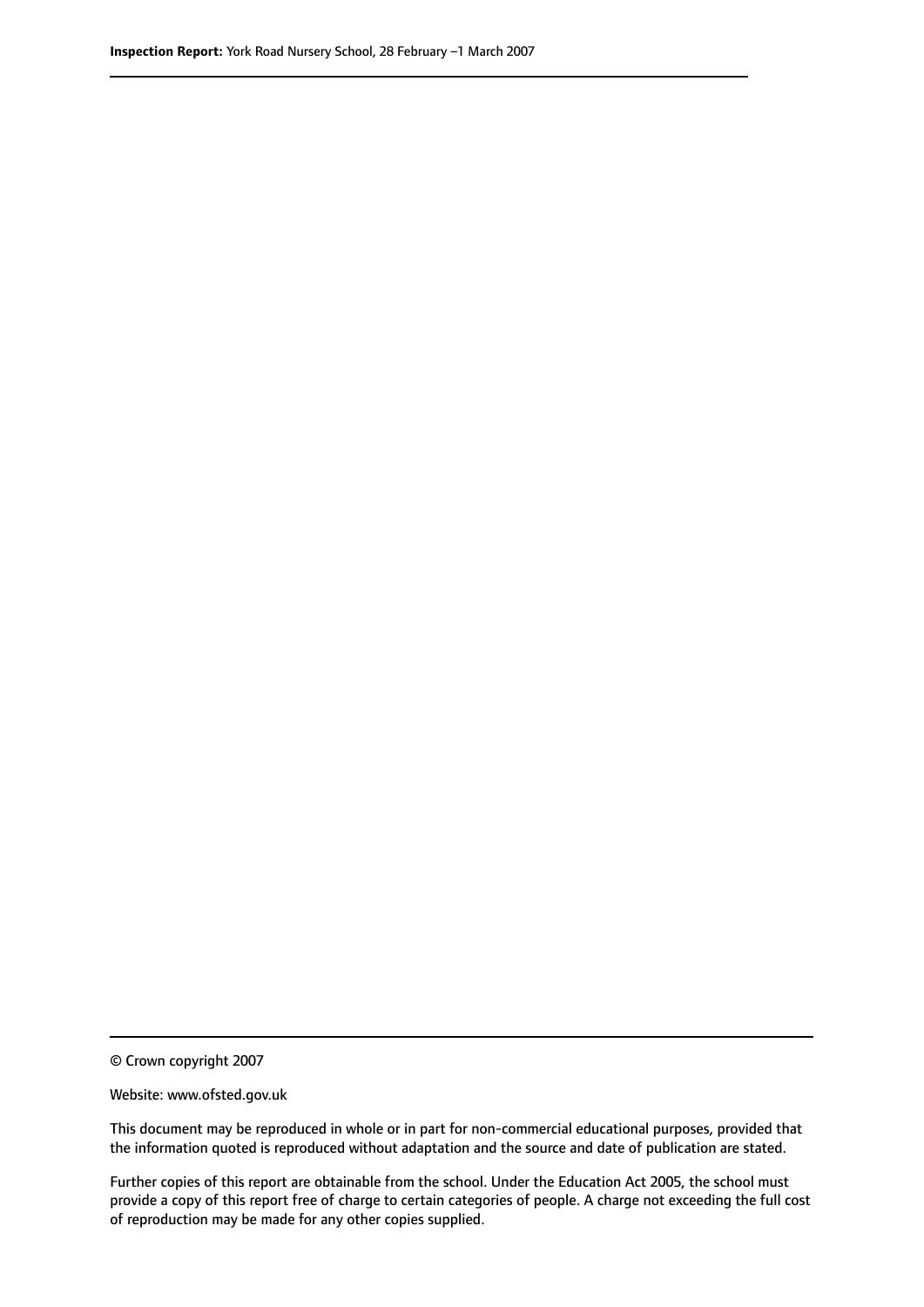# **Introduction**

The inspection was carried out by an Additional Inspector.

## **Description of the school**

This is an average sized nursery school that also provides daycare for children from 8.00 a.m. to 6.00 p.m. throughout the year. The nursery is to become a Children's Centre soon. Children come from all areas of Hitchin and nearby villages. The socio-economic background of families is diverse. About two thirds of the children are from White British backgrounds and there are a few from other groups. The percentage of children with learning difficulties and disabilities is below average. Children's attainment on entry is at levels expected.

## **Key for inspection grades**

| Grade 1 | Outstanding  |
|---------|--------------|
| Grade 2 | Good         |
| Grade 3 | Satisfactory |
| Grade 4 | Inadequate   |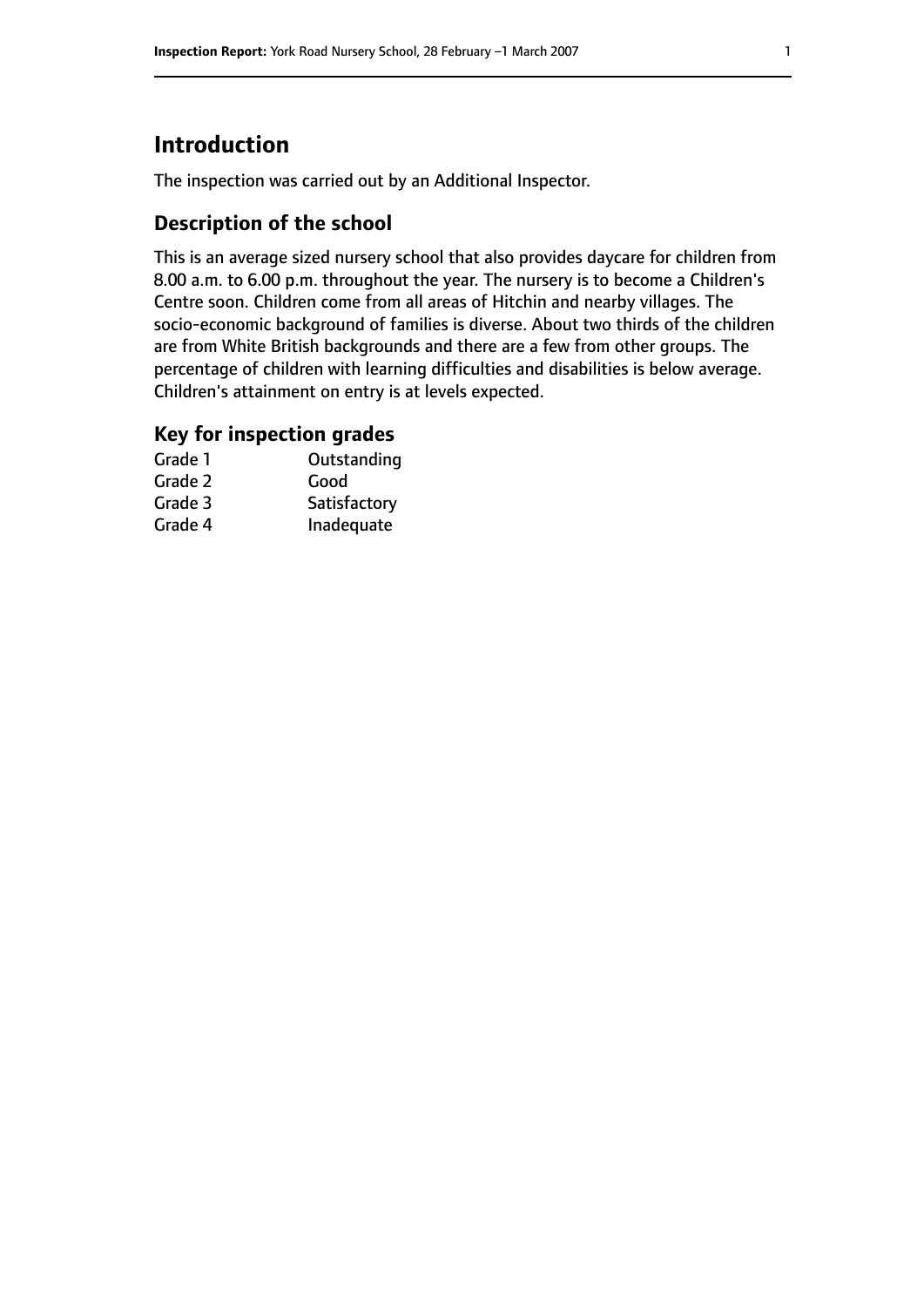# **Overall effectiveness of the school**

#### **Grade: 1**

York Road is an excellent school that provides outstanding value for money. There is an overwhelming atmosphere of support and care that enables children to make rapid progressin both their personal and academic development. Achievement is outstanding because the staff provide a high quality education set in a happy, safe and nurturing environment in which the children thrive. They settle rapidly and develop a love of school and learning. One parent said, 'My son is excited about going to school and is equally excited at the end of each day.' This comment reflects parents' unanimous support. Parents agreed that the nursery provides a very positive experience in all areas. Their comments are summed up by a parent who wrote, 'York Road is an excellent environment to develop happy children.' This accurately encapsulates one of the key strengths of the nursery. Children are very confident, their behaviour, sense of responsibility towards each other and their attitudes are excellent. Above all, staff instil a belief in the children that they can achieve and they do! Almost all are on course to achieve the learning goals in all areas of learning and in their personal, social and emotional development. Many of the older children are already close to achieving the expected levels for children who are at the end of the reception year. These strengths occur because the quality of the leadership and management of the headteacher is outstanding. She has a clear vision for the school and its future, has developed a highly skilled team of staff where all inputs are valued. All the staff know the children exceptionally well, they work very closely together to nurture the children and the school runs smoothly. All the staff take their responsibilities seriously and make a good contribution to the school's clear and high quality procedures for checking both the children's progress and the quality of provision in their particular areas. However, there is no leadership structure in place and this limits opportunities for the head to share the myriad of responsibilities that she carries. The school is very forward looking and has been selected to become a children's centre and this, for example, is providing the opportunity to appoint a full time deputy headteacher.

The school puts the children's personal, social and emotional development at the heart of what it does. This means that the children's positive dispositions to learning are developed exceptionally well. Children develop outstanding levels of independence in their learning and take responsibility for planning their work, choosing from the wide range of opportunities available. These opportunities, which match children's learning needs well, come about because the teachers' plans, and the ensuing small group work, result from very careful observational assessments of what the children achieve in their learning. This enables practitioners to target future work to move learning forward at a rapid rate.

#### **What the school should do to improve further**

• Develop a senior leadership team in order to share responsibilities for leadership and management more effectively.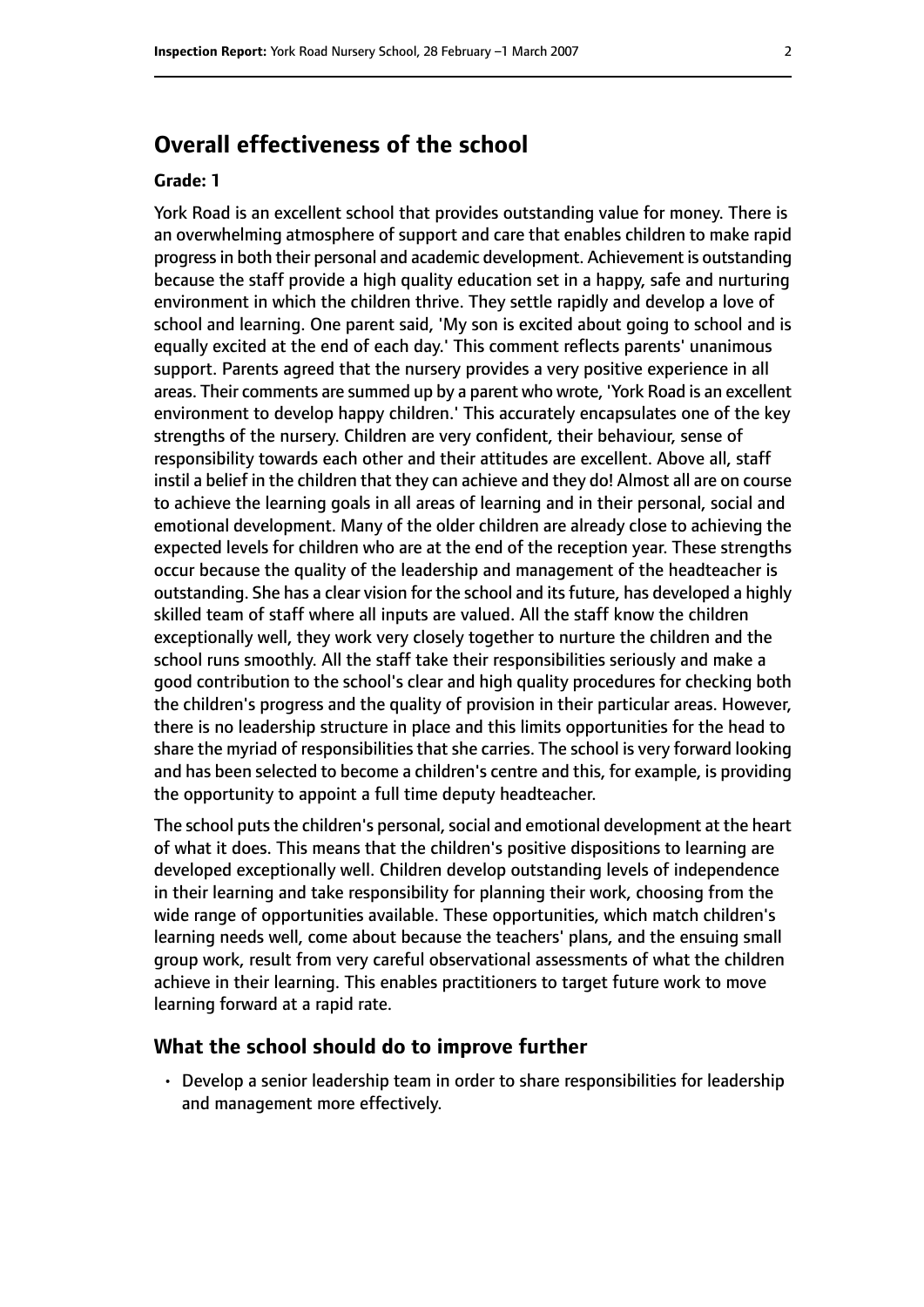# **Achievement and standards**

#### **Grade: 1**

Children make excellent progress, with the vast majority working within the levels expected and a significant proportion achieving above expectations by the end of their time in the school. Progress is best in their personal, social and emotional development and their skills in communication, language and literacy. The children that are at an early stage of learning English and those with learning difficulties and disabilities also make rapid progress. This is because the provision is excellent. The closely matched enrichment programme enables these children to develop their communication, language and literacy skills well. The school's superb partnership with parents contributes well to progress because children have support at home and parents are helped to understand how children learn and make progress.

# **Personal development and well-being**

#### **Grade: 1**

Children's outstanding personal development includes their spiritual, moral, social and cultural development. Behaviour is excellent and children play in harmony together. They have very positive relationships with adults and with each other. For example, during the inspection, a parent came in and played her viola because 'V' was the letter of the week. The children were mesmerised as she played skilfully a wide range of children's songs and nursery rhymes. This high quality provision provided an opportunity for children to develop and show their spiritual understanding as well as to delight in the music and spontaneously dance together. Their enjoyment is reflected in their good attendance.

Children have an excellent understanding of healthy lifestyles. They know about healthy foods and can identify why they are healthy, or not! They also understand the importance of physical exercise. Their physical development results from both the exciting and challenging use of the outdoor area, the good range of small muscle control activities and the daily 'phizzigym' sessions where children exercise to music. Children feel safe and secure and have very well developed ideas about safe practices when cutting with scissors, crossing the road and keeping out of the sun!

The emphasis on developing independent learners enables children to take responsibility for both their learning and all the resources in the school. They are well prepared to thrive in their Reception year.

# **Quality of provision**

#### **Teaching and learning**

#### **Grade: 1**

The quality of teaching and learning is excellent. Relationships are positive, all the practitioners' behaviour management skills are highly developed and they contribute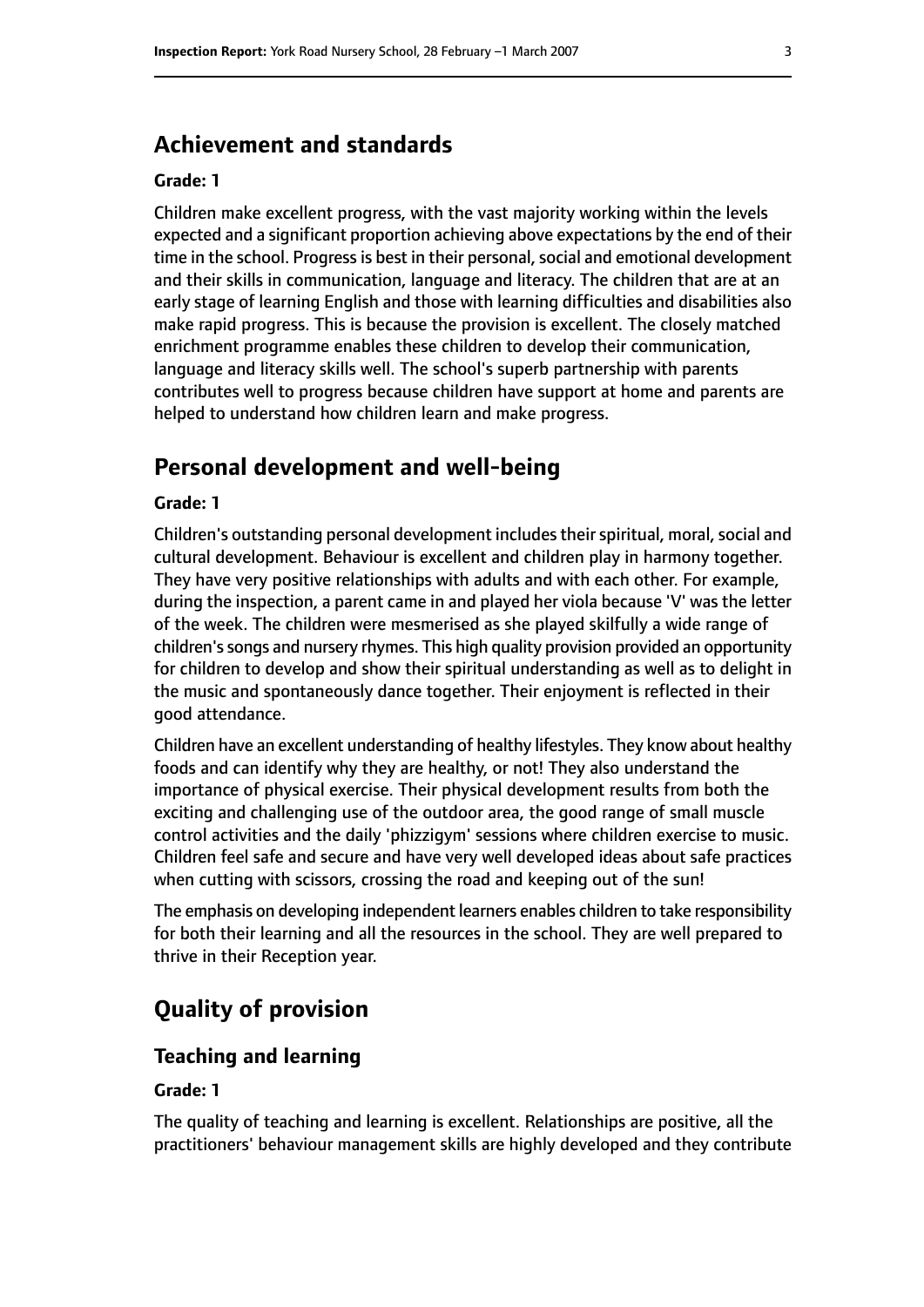to the children's positive attitudes to learning. Teachers prepare lessons exceptionally well with a wide range of activities that are pitched to both engage and interest the children, and almost always building on real experiences and artefacts. This provides strong purpose to the activities and helps to engage children's interest and concentration. For example, in one outstanding session, children were learning to cut with scissors when making a plate of food for the teddy bears' picnic. The practitioner set the context and reason for doing the task leading to exceptional concentration and enjoyment. Assessment procedures are a particular strength. Direct and comprehensive learning records are meticulously maintained to show each child's achievements and these are used well to plan future work as well as being regularly shared with parents.

#### **Curriculum and other activities**

#### **Grade: 1**

The curriculum is of exceptional quality and is made highly relevant to the needs of the children. There is an excellent balance between directed activities and those that the children choose for themselves. Plans are detailed and comprehensive and make very effective use of purposeful play. They ensure that activities match both the children's interests and the required coverage of the six areas of learning. These are linked together exceptionally well and help the children to become aware of the connections between different areas of learning. Visits to local places of interest enhance learning as does the wide range of visitors to the school. Children look forward to their recall time sessions in which they review the work that they have carried out. These important sessions are planned well to enable children to represent their activities in writing and drawing as well as in discussion.

#### **Care, guidance and support**

#### **Grade: 1**

The experienced staff team is highly responsive to the needs of children and their families. The school provides good opportunities for parents to understand how children learn. There are high quality and robust procedures in place for child protection and health and safety. All regulations for safeguarding children are met in full. The school's outstanding assessment and recording arrangements enable practitioners to guide children particularly well. Each child has a detailed learning record which is regularly shared with parents. These are then used very well to ease transition into the reception classes of the many primary schools that the children move to.

# **Leadership and management**

#### **Grade: 1**

Leadership and management are excellent. Although the leadership of the headteacher is pivotal to the school's success, that of other practitioners, all of whom have multiple responsibilities, also contributes well to the school's excellent overall effectiveness. Their combined skills ensure that there are good and methodical reviews of provision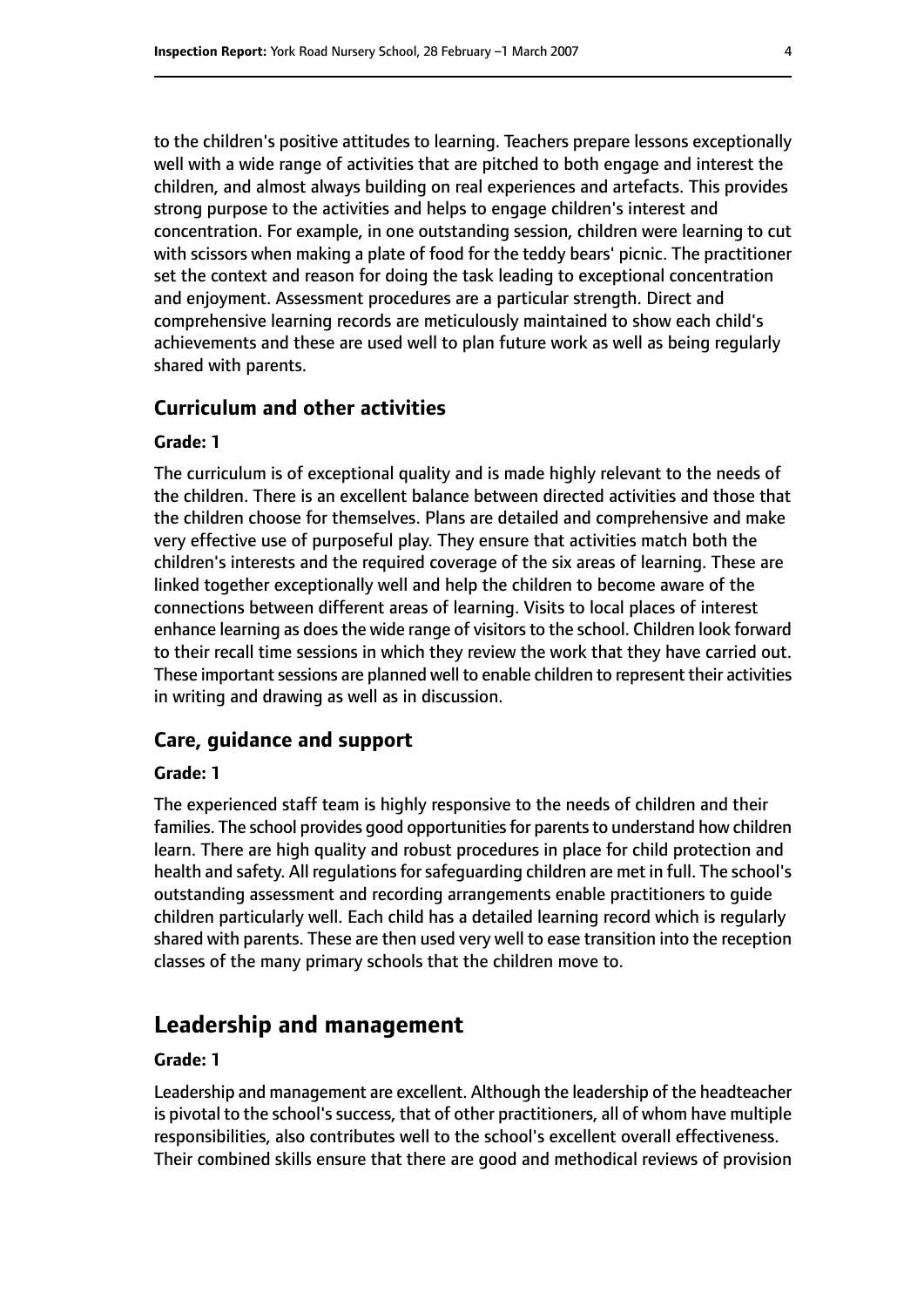and the children's achievements. There is good capacity for further improvement. This results in a nursery that refines its practice in the light of new initiatives and responses from the children exceptionally well.

Governors play an important role. They fulfil their responsibilities well, take a direct part in the school's strategic development and have a clear view of what needs to be done to make the nursery even better. Along with the headteacher, they have been instrumental in the school gaining the opportunity to become a children's centre. However, there are too few opportunities for the headteacher to share responsibilities, which significantly increases the range of responsibilities that she has to take.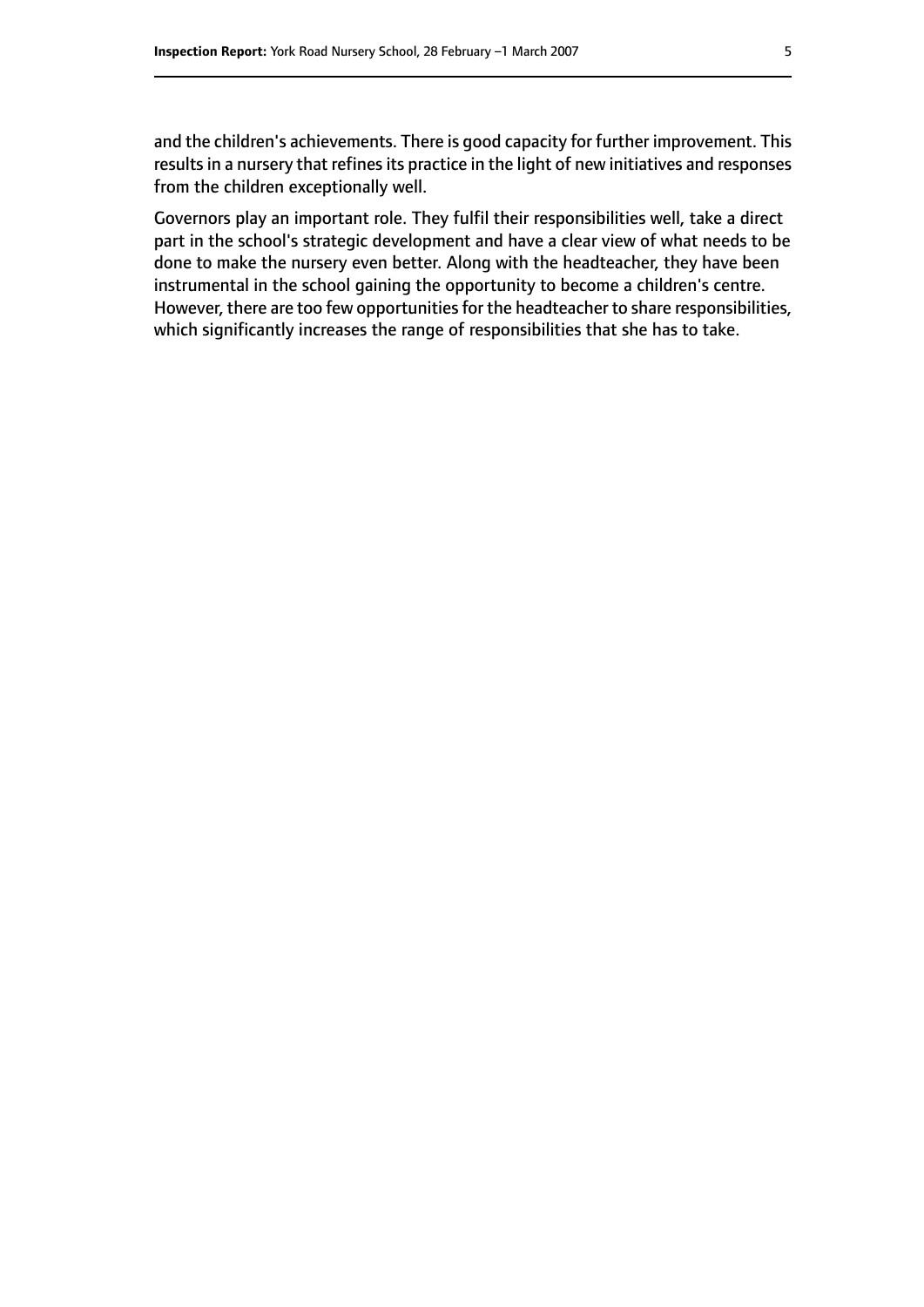**Any complaints about the inspection or the report should be made following the procedures set out inthe guidance 'Complaints about school inspection', whichis available from Ofsted's website: www.ofsted.gov.uk.**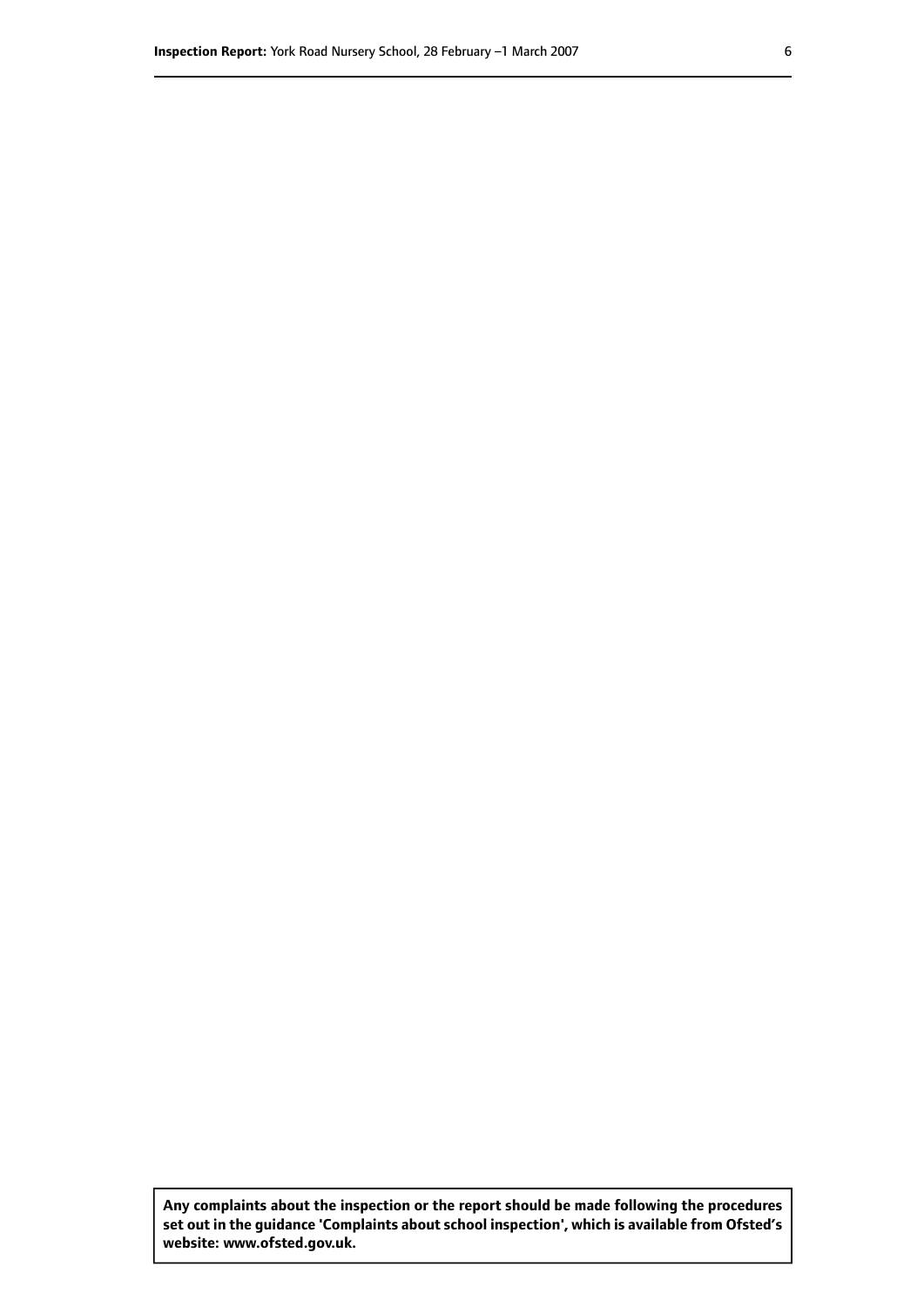# **Inspection judgements**

| Key to judgements: grade 1 is outstanding, grade 2 good, grade 3 satisfactory, and grade 4 | School  |
|--------------------------------------------------------------------------------------------|---------|
| inadeauate                                                                                 | Overall |

# **Overall effectiveness**

| How effective, efficient and inclusive is the provision of education, integrated<br>care and any extended services in meeting the needs of learners? |     |
|------------------------------------------------------------------------------------------------------------------------------------------------------|-----|
| How well does the school work in partnership with others to promote learners'<br>well-being?                                                         |     |
| The quality and standards in the Foundation Stage                                                                                                    |     |
| The effectiveness of the school's self-evaluation                                                                                                    |     |
| The capacity to make any necessary improvements                                                                                                      |     |
| Effective steps have been taken to promote improvement since the last<br>inspection                                                                  | Yes |

# **Achievement and standards**

| How well do learners achieve?                                                                               |  |
|-------------------------------------------------------------------------------------------------------------|--|
| The standards <sup>1</sup> reached by learners                                                              |  |
| How well learners make progress, taking account of any significant variations between<br>groups of learners |  |
| How well learners with learning difficulties and disabilities make progress                                 |  |

# **Personal development and well-being**

| How good is the overall personal development and well-being of the<br>learners?                                  |  |
|------------------------------------------------------------------------------------------------------------------|--|
| The extent of learners' spiritual, moral, social and cultural development                                        |  |
| The behaviour of learners                                                                                        |  |
| The attendance of learners                                                                                       |  |
| How well learners enjoy their education                                                                          |  |
| The extent to which learners adopt safe practices                                                                |  |
| The extent to which learners adopt healthy lifestyles                                                            |  |
| The extent to which learners make a positive contribution to the community                                       |  |
| How well learners develop workplace and other skills that will contribute to<br>their future economic well-being |  |

# **The quality of provision**

| How effective are teaching and learning in meeting the full range of the<br>  learners' needs?                      |  |
|---------------------------------------------------------------------------------------------------------------------|--|
| $\mid$ How well do the curriculum and other activities meet the range of needs<br>$\mid$ and interests of learners? |  |
| How well are learners cared for, guided and supported?                                                              |  |

 $^1$  Grade 1 - Exceptionally and consistently high; Grade 2 - Generally above average with none significantly below average; Grade 3 - Broadly average to below average; Grade 4 - Exceptionally low.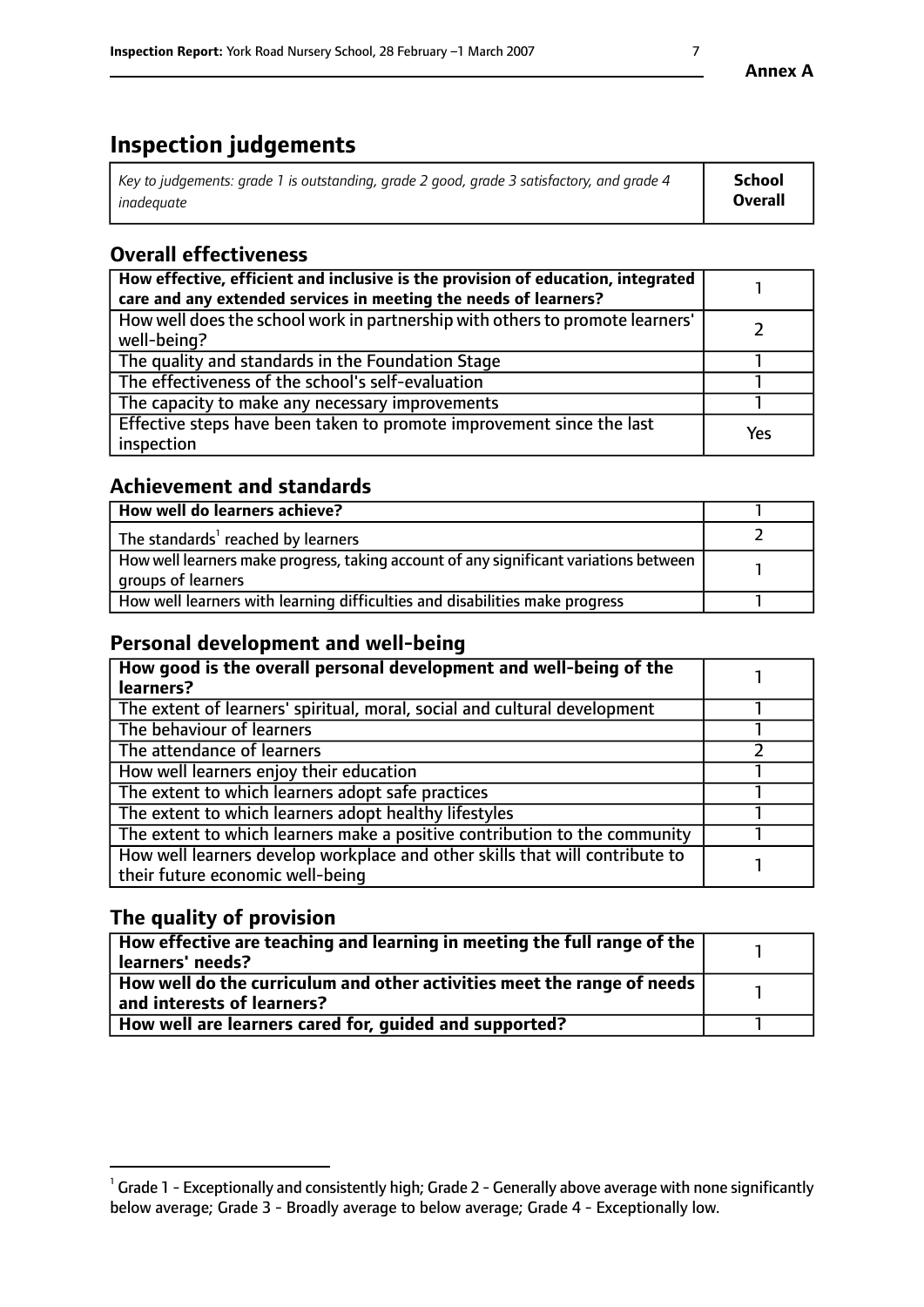# **Leadership and management**

| How effective are leadership and management in raising achievement<br>and supporting all learners?                                              |           |
|-------------------------------------------------------------------------------------------------------------------------------------------------|-----------|
| How effectively leaders and managers at all levels set clear direction leading<br>to improvement and promote high quality of care and education |           |
| How effectively performance is monitored, evaluated and improved to meet<br>challenging targets                                                 |           |
| How well equality of opportunity is promoted and discrimination tackled so<br>that all learners achieve as well as they can                     |           |
| How effectively and efficiently resources, including staff, are deployed to<br>achieve value for money                                          |           |
| The extent to which governors and other supervisory boards discharge their<br>responsibilities                                                  |           |
| Do procedures for safequarding learners meet current government<br>requirements?                                                                | Yes       |
| Does this school require special measures?                                                                                                      | <b>No</b> |
| Does this school require a notice to improve?                                                                                                   | No        |